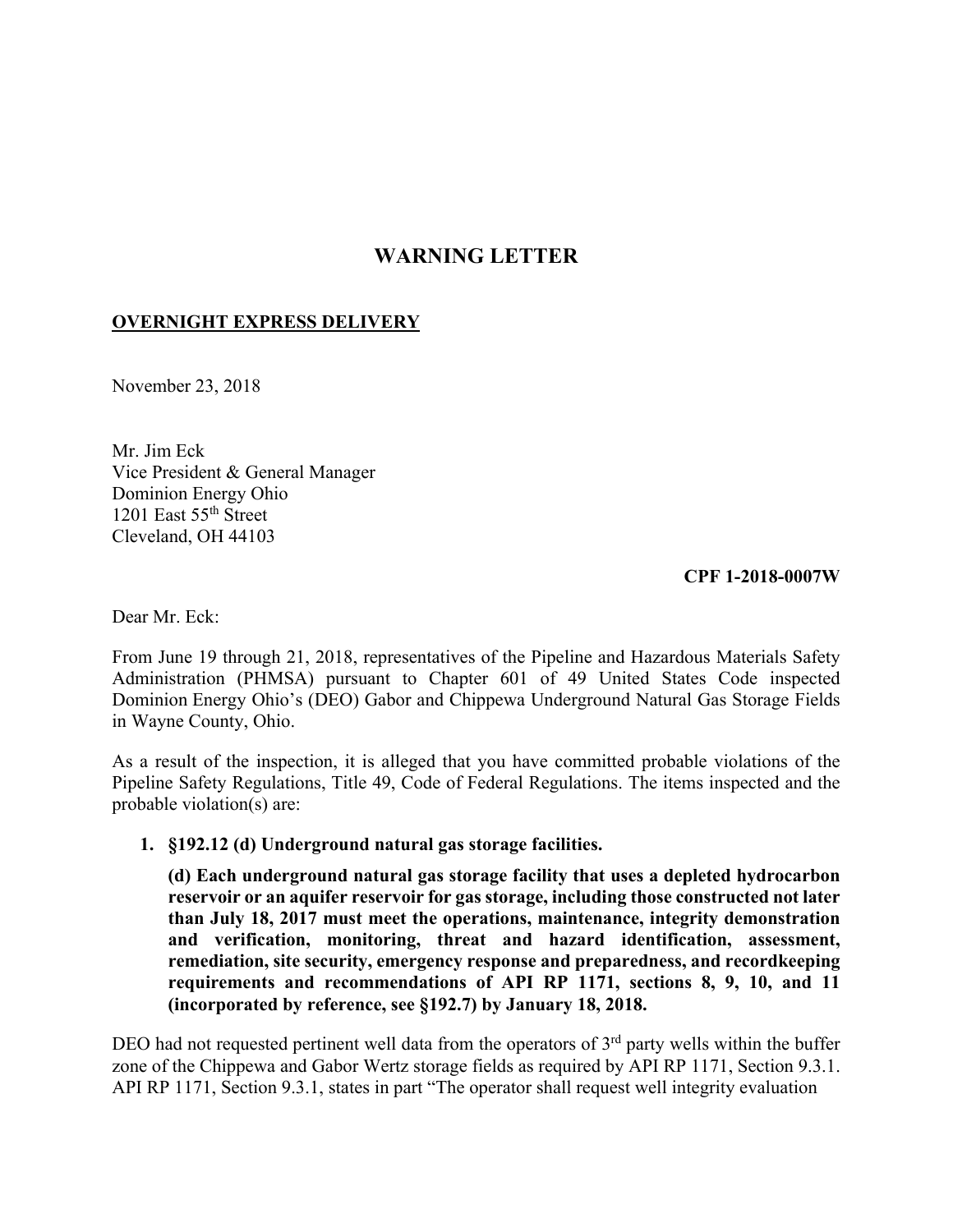data from third-party well owner/operators following the frequency established using conclusions from the risk assessment."

During the inspection at DEO's office, DEO demonstrated that they had a template letter for requesting pertinent well data from operators of 3rd party wells. DEO stated that the template letter had not been updated with DEO's information, nor sent to any operators of  $3<sup>rd</sup>$  party wells within the buffer zone of the Chippewa and Gabor Wertz fields.

## **2. §192.12 (d) Underground natural gas storage facilities.**

**(d) Each underground natural gas storage facility that uses a depleted hydrocarbon reservoir or an aquifer reservoir for gas storage, including those constructed not later than July 18, 2017 must meet the operations, maintenance, integrity demonstration and verification, monitoring, threat and hazard identification, assessment, remediation, site security, emergency response and preparedness, and recordkeeping requirements and recommendations of API RP 1171, sections 8, 9, 10, and 11 (incorporated by reference, see §192.7) by January 18, 2018.** 

DEO did not have records available of function tests, maintenance, repair and replacement of wellhead valves for the Chippewa and Gabor Wertz storage fields as required by API RP 1171, Section 9.3.2, and DEO's Storage Operating Well Head Valve Maintenance Procedure.

API RP 1171, Section 9.3.2, states in part "The operator shall test the operation of the master valve and wellhead pipeline isolation valve at least annually for proper function and ability to isolate the well. The valves shall be maintained, repaired, or replaced in accordance with the operator's valve maintenance program for isolation valves."

During the inspection at DEO's office, DEO stated that the system for recordkeeping of function tests, maintenance, repair and replacement of wellhead valves was in the process of being implemented.

### **3. §192.12 (d) Underground natural gas storage facilities.**

**(d) Each underground natural gas storage facility that uses a depleted hydrocarbon reservoir or an aquifer reservoir for gas storage, including those constructed not later than July 18, 2017 must meet the operations, maintenance, integrity demonstration and verification, monitoring, threat and hazard identification, assessment, remediation, site security, emergency response and preparedness, and recordkeeping requirements and recommendations of API RP 1171, sections 8, 9, 10, and 11 (incorporated by reference, see §192.7) by January 18, 2018.**

DEO did not have records available of training for personnel at the Chippewa and Gabor Wertz storage fields as required by API RP 1171, Section 11.13.2.

 API RP 1171, Section 11.13.2, states in part "The operator shall maintain records that demonstrate compliance with this subsection."

During the inspection at DEO's office, DEO stated that the system for recordkeeping of training was in the process of being implemented.